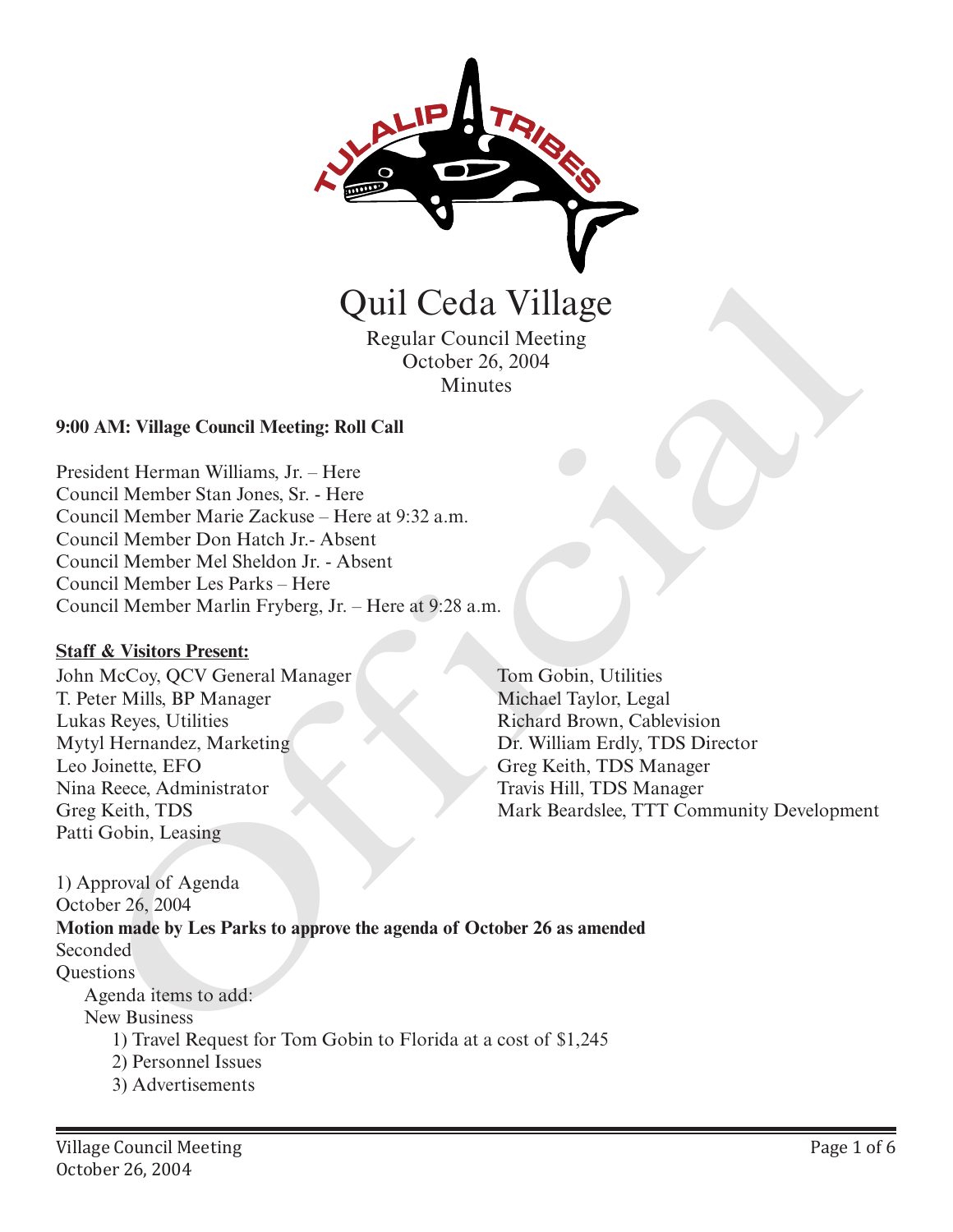Old Business 1) Dinner's Ready Lease 3 For 0 Against Motion carried

2) Approval of Minutes

September 14, 2004

Question-under new business. Have the Village Council members been restructured from seven to three, yet? Council is expressing concern regarding seven council members vs. three council members. A legal opinion has been requested for the change. The Village is a political subdivision of the Tulalip Tribes. There needs to be a division of the structure from the tribe. The Village cannot be considered separate if the Village has more than three of the tribal Board of Directors sitting on its Council.

**Motion made by Les Parks to approve the Minutes of September 14, 2004, as presented.**

Seconded Questions 3 For 0 Against Motion carried

# **Old Business:**

3) QCV Utilities A) Electrical Power Routing Discussion: Tom McKinsey

Handout is passed out regarding location for the electrical power routing for the Village. This is the planning phase. Staff is looking at a fall of 2005 to begin initial construction. More information will be brought back if staff has approval to proceed with developing this plan. An analysis of all the environmental concerns will be addressed. All appropriate staff will be brought in to discuss environmental concerns.

B) Water Re-use Discussion: Tom McKinsey

Eventually the infiltration plant re-use lines will not be able to handle the volume of water re-use. Staff believes the most constructive use of the re-use water is wet lands, enhancement of wet lands. The Special Projects budget has the requested funding to do this project. Trying to take the nitrates out of the water. Drinking water standards are different than fish. Plants like nitrate. This will help remove the nitrates from the water before it gets to the fish. Some of the water can be used in the hotel and irrigation. Once the priority list is developed the plant operators will know where to send the water as it is available. dion-those new bisiness. Have the village Colubal membris hear hestmattured from seven to three new bisiness. Have the council is expressing concern regarding seven council membris w. three council membris A legal<br>on ion h

Wetlands are currently being developed along the western boundaries of Village. The 200,000 gallon water tank can be used to fill up fire trucks. Agriculture could be developed to handle some of the nitrate removal.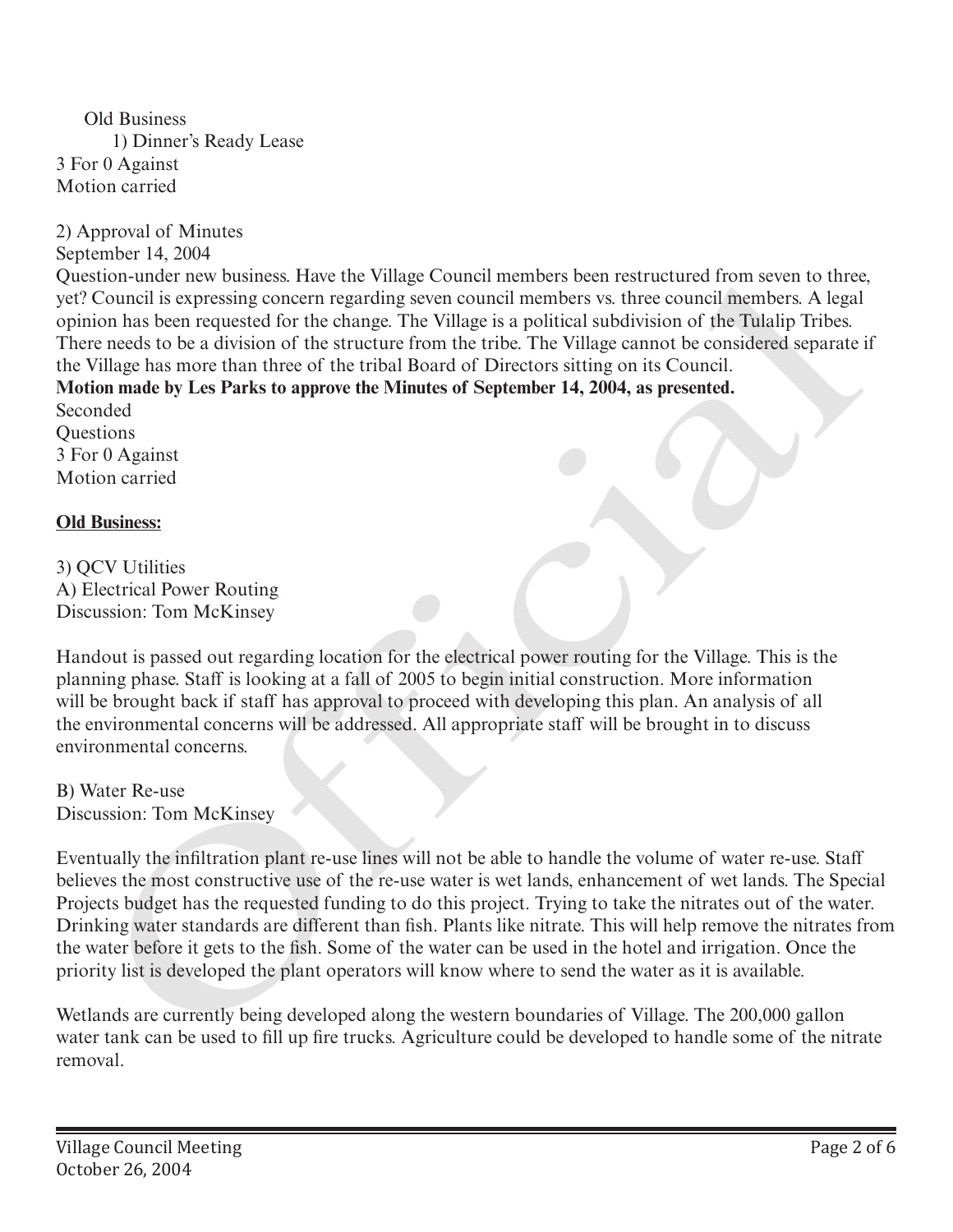4) Telephone Infrastructure Update

Discussion: Dr. Bill Erdly; Greg Keith; Travis Hill, T. Peter Mills; Les Parks; Herman Williams, Jr.;

Handout given to those present regarding the types of services that will be provided to customers. The handout shows a number of services that will generate income for the enterprise. Data, Video Conferencing, Cabling, Internet, Telephone, Point of Sales Systems, Long Distance, etc. Rates are competitive with other phone/data companies. The first customer will be Chelsea, the company developing the Seattle Premium Outlet Mall. All the wiring and infrastructure around the buildings and within the Village will be owned by the tribe. Any competing company would have to rent from the tribe to bring services into the businesses located within the Village. Suggested that non-compete business arrangements be pursued. This will bring about more employment within the tribe.

Question about lease for the Retail Center. The LOI is here. A lease can be developed immediately after approval of the LOI.

# **Motion made by Stan Jones to approve the LOI for TDS/Cablevision to move forward with a lease in suites N/O (partial) at the Quil Ceda Place Retail Center.**

Seconded

Questions: This is a temporary site. TDS is asking for a two year lease with a two year option at the Retail Center while a Data Center and a permanent site is developed. The Data Center should be developed at the same time the hotel is developed. The need to continue the Charette process is critical.

5 For 0 Against Motion Carried

# Continued Discussion:

The overall capital expenditures are anticipated at \$2.7 million. The earliest that payments will be due is June of 2005. Financing options are being explored. How much time is needed before the funding must be available? This needs to be done immediately. A separate meeting needs to be held this week to finalize this discussion. TDS is asked to bring back a phased-in plan. What is needed immediately and what is needed each month until the project is finished. the Search Permium Outer Mati. Alt the wiring and antrastructure around the enultimps and within the preservation for Sivilage will be owned by the tribe. Any competing company would have to rent from the tribe to bring su

A charrette will be held on November 12, 2004.

5) Road West of Chelsea-Naming

Past/Present Chairmen of The Tulalip Tribes

Discussion: John McCoy; Marlin Fryberg Jr.; Herman Williams Jr.; Stan Jones Sr.;Les Parks;Patti Gobin

The first chairman of the tribe, Bill Steve, does not have a road named for him. Is it possible to name it after a living chairman? It is suggested that it be Herman Williams Sr. Staff is looking for guidance on this issue. Council would like to move it to the Tulalip Tribes Board of Director agenda to consider all roads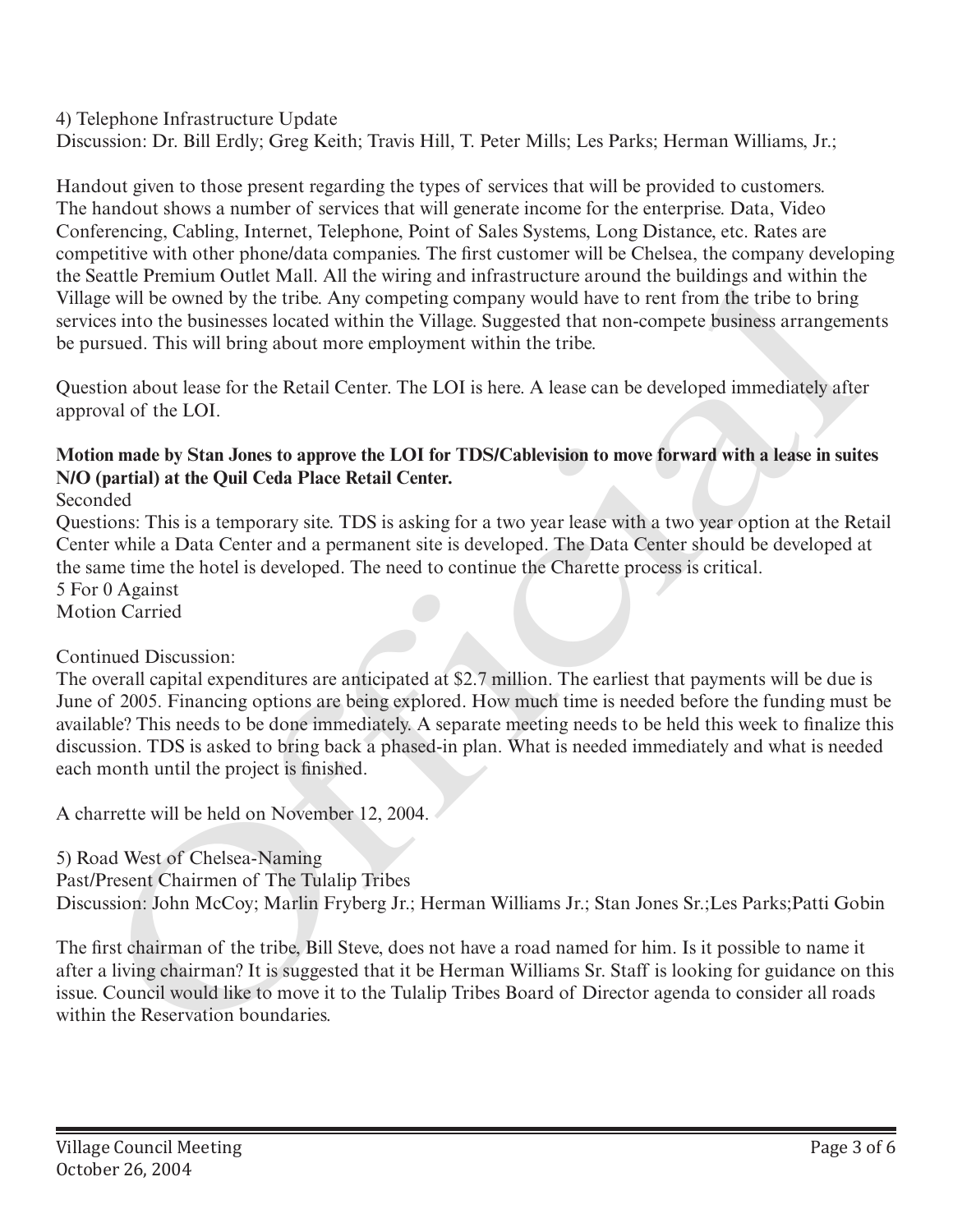6) New Revenue John McCoy / Leo Joinette Sales taxes on restaurant sales within Quil Ceda Village. Discussion: John McCoy; Leo Joinette; Stan Jones Sr.; Mike Taylor; T. Peter Mills;

Gross receipts for prepared food within the Village is considerable. Customers are not paying tax now but pay it at all restaurants and convenience stores outside the Village.

Would the tribe tax Quil Ceda Creek Casino and the Village tax the Tulalip Casino? Yes, the tribe should consider implementing the same tax for restaurants and convenience food sales. This is not a tax imposed on the business. The business will collect the tax from the purchaser of the food. How can the tax revenue by used? It can be used for anything the government wishes unless it is dedicated to a specific purpose. Ordinarily the taxes are earmarked for the general fund which funds essential government services. Would the tribe tax Quil Ceda Creek Casino and the Village tax the Tulalip Casino? Yes, the tribe shoreonsider implementing the same tax for rentarants and convenience food sales. This is not a train more to include to the

7) Dinner's Ready Lease Discussion: T. Peter Mills; Les Parks

Is a resolution ready? Not yet, but it will be available.

### **Motion made by Les Parks to adopt Resolution 2004-0018 approving the lease with Dinner's Ready.**

Seconded Questions 5 For 0 Against Motion carried

Closed Session: 10:40 a.m. Back on the Record: 11:00 a.m.

Would the President like to make a motion to table the agenda until 1:00?

#### **Motion made to recess until 1:00 p.m.**

Seconded **Ouestions** 5 For 0 against Motion carried

Village Council meeting is called into order at 3:05 p.m. Mel Sheldon Jr. is now present Marie Zackuse has left to attend to other matters.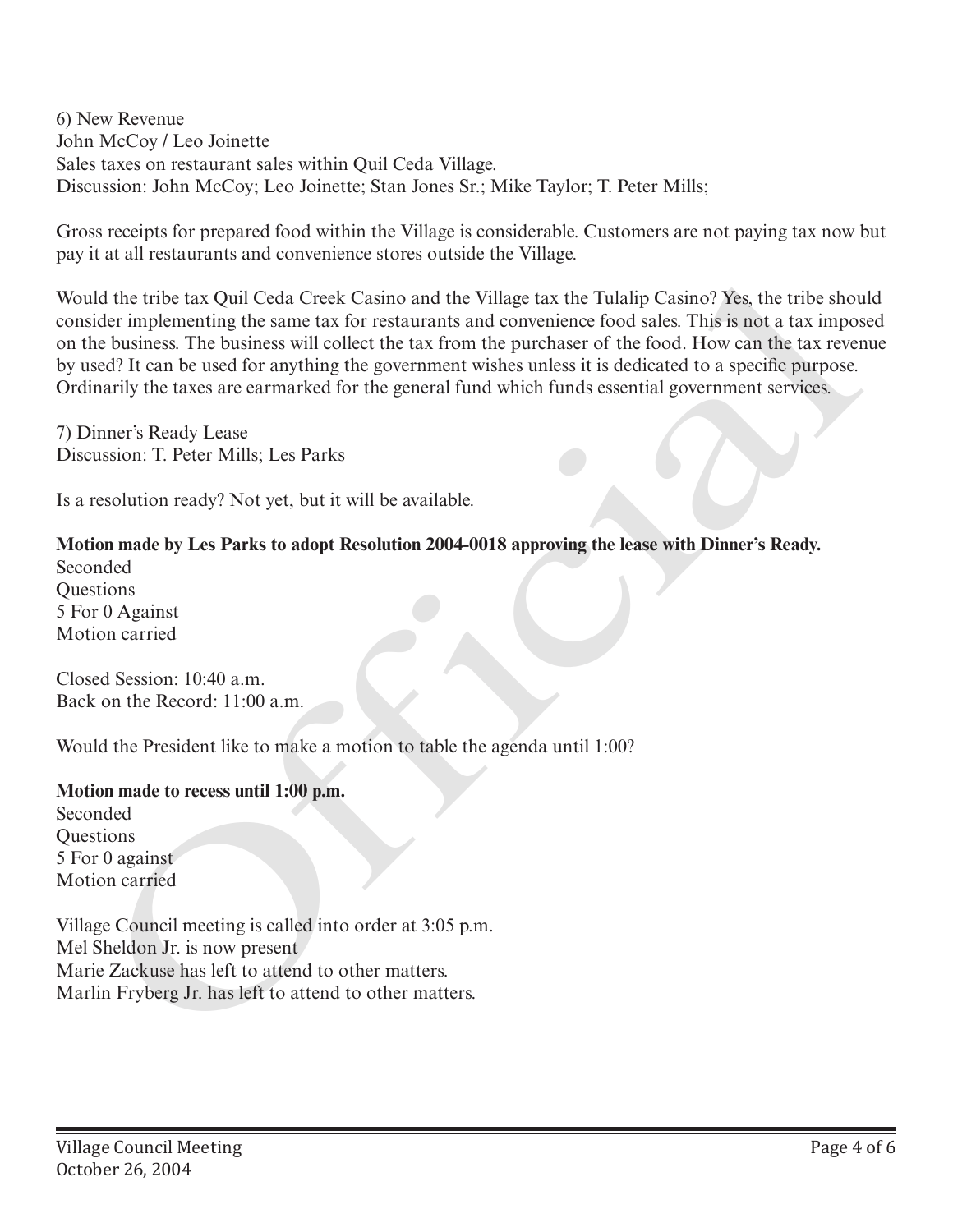## **New Business:**

9) 2005 QCV "Draft" Budgets Handouts A) General Fund-Government Activities

The main difference in the Village Administration budget is the addition of the law enforcement specific to Quil Ceda Village's coverage. It is the hope that the main police hub will be located here within Quil Ceda Village with the satellite site within the reservation.

The budget for the HUB needs to be finalized by the budget week. Will this group work together with the current maintenance team? The discussion regarding a shared maintenance facility needs to be met. Recommend a smaller charrette for November. Leave consultants out for now and bring them in once the direction is established. Vinage with the statemet stre within the reservation.<br>The budget week. Will this group work together with<br>the current maintenance team? The discussion regarding a shared maintenance facility needs to be met<br>decommend a sma

B) Maintenance

C) Utilities

D) Government Affairs

E) Tulalip Data Services, Inc

- F) Tulalip Data Services
- I) Home Computer Program

G) Business Park PowerPoint presentation by T. Peter Mills on Business Park budget.

Operational budget will need additional funds for consultants and legal fees. Wetland restoration west of 27th Avenue will require some extensive engineering and restoration. Tribal Natural Resource department has been asked to give a detailed comprehensive report on doing this. If this does not move forward many future development projects will be delayed.

Can the Village put together a package and go back and lobby D.C. for future transportation funding? Yes. It would be great to work with the City of Marysville and go hand in hand back to D.C.